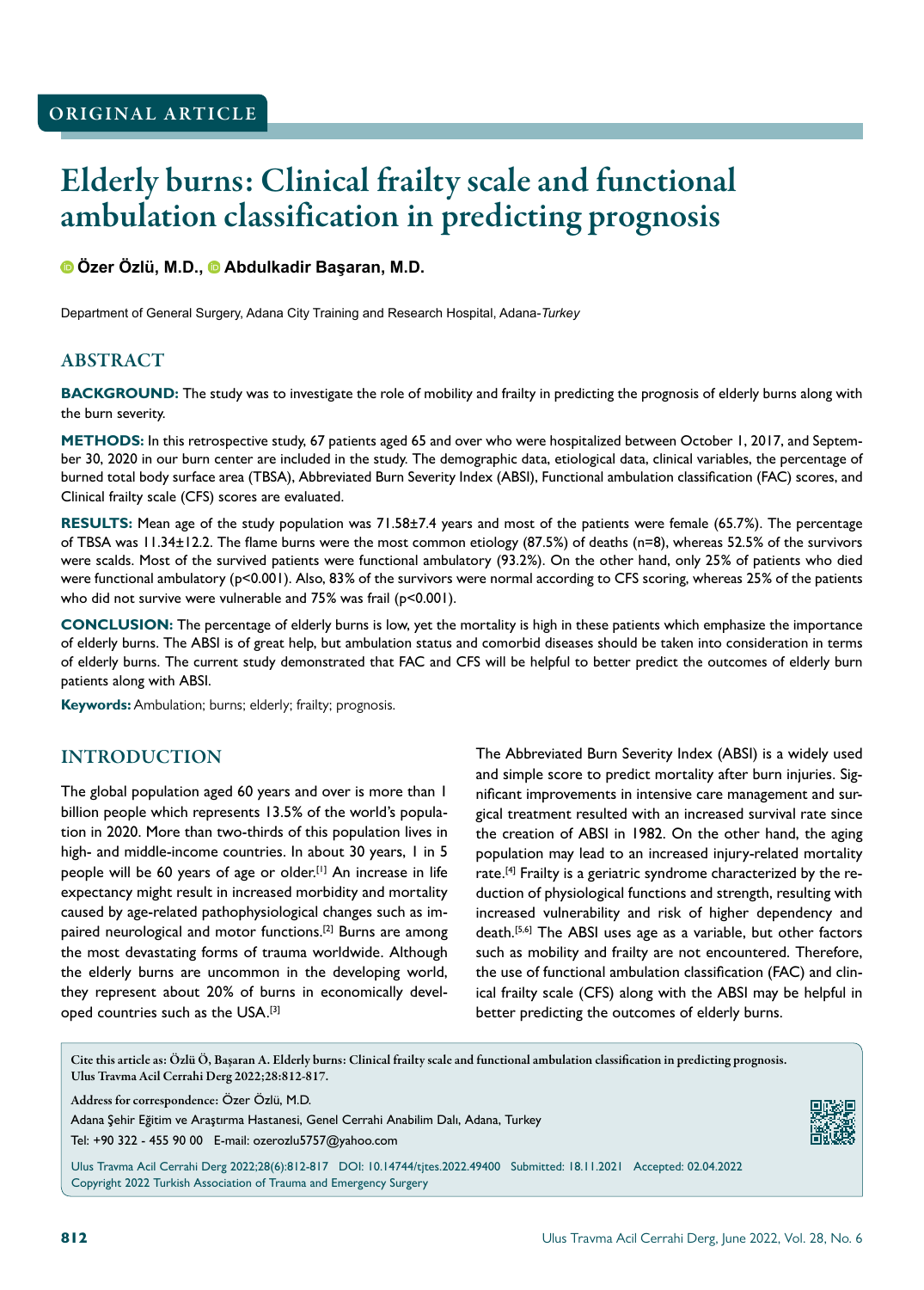The study aims to investigate the role of mobility and frailty by the use of relevant scales in predicting the prognosis of elderly burns along with ABSI.

#### MATERIALS AND METHODS

This study was conducted between October 1, 2017, and September 30, 2020 in our tertiary burn center. A total of 67 patients aged 65 and over who were hospitalized are included in the study. The demographic data, etiological data, and clinical variables such as percentage of burned total body surface area (TBSA), ABSI, hospital stay, infection, and mortality rate as well as FAC scores and CFS scores are evaluated retrospectively from patient files and the hospital registries.

The ABSI is a five-variable scale consisting gender, age, presence of inhalation injury, presence of full-thickness burn, and percentage of TBSA. ABSI assesses burn severity and demonstrates predictive power for classifying patients according to their risk. The age of the patients is divided into groups each representing 20 years. The sum of the scores for each variable gives total burn score which indicates threat to life from very low to maximum and probability of survival.<sup>[7]</sup> CFS was developed to measure frailty with its nine point measure from "very fit" to "terminally ill."<sup>[6]</sup> CFS mixes items such as comorbidity, cognitive impairment, and disability with physical frailty. According to CFS, the patients who scored 1-3 were classified as "normal," the patients who scored 4 as "vulnerable" and the patients who scored ≥5 as "frail."[5] The FAC evaluates ambulation in six categories ranging from 0 to 5, where 0 refers to the inability of walking or requirement of at least two assistants for walking and five represents independent walking anywhere. Although the FAC is originally developed for evaluating the ambulation of neurologically impaired patients, it is widely used for other conditions including burn patients.<sup>[8,9]</sup>

This study was approved by the Local Clinical Research Ethical Committee of our institute (Decision no: 1116/2020).

#### Statistical Analysis

Statistical Package for the Social Sciences 22.0 for Windows was used for the analysis of the data. Chi-square test or Mann–Whitney U-test were used to compare the groups. Possible alternative cut-off points for the TBSA, ABSI, and FAC were evaluated using area under ROC curve (AUC) statistics. AUC was found over 0.70 for all parameters. The correlation between continuous variables was analyzed by Spearman correlation test. Logistic regression model was used to estimate the Odds ratios (OR) and 95% confidence interval (CI). The prognostic ability of parameters was evaluated for severe outcome (death or major amputation) in both univariate and multivariable regression models. The values of p<0.05 were considered as statistically significant.

# RESULTS

A total of 67 elderly patients were hospitalized in the study period. The number of admissions within all ages was 1478 during the same period. Among elderly patients, 57 of them who healed without any sequela or with minor sequela (keloid or contracture) were referred to as Group 1, whereas the remaining ten patients who died (n=8) or had major amputation (n=2) were referred to as Group 2.

Most of the patients in the study population were female (F/ M=44/23, 65.7%), but the ratio of male patients was higher in Group 2 (60%). The mean age of the study population was 71.58±7.4 years. The TBSA was 11.34±12.2 and the length of hospital stay was found to be 19.66±18.6 days. With regard to the etiology, scalds (46.4%) and flame burns (38.8%) were most common in our study population. Among the study population, 33 (49.3%) patients were recovered without any sequela, 24 (35.8%) had minor sequela (13 had keloid and 11 had contractures), and 10 (14.9%) patients has severe outcome (eight were died and two had major amputation).

Table 1 includes clinical data, demographic data, and ABSI and FAC scores. Their relationship with the prognosis is also presented. Age and burn degree were found to be associated with prognosis, but gender and comorbidity had no relationship. In total mean±SD and median values for TBSA, ABSI, FAC, and CFS were 11.7±12.1 (8.0), 6.7±1.8 (6.0), 3.9±1.3  $(4.0)$ , and  $3.0\pm1.9$   $(3.0)$ , respectively. The mean values of TBSA, ABSI, FAC, and CFS between two groups were found to be significantly different (p<0.001) (Table 1).

A total of 26 (38.8%) patients did not have any comorbid diseases and all of them were from Group 1. Hypertension and diabetes mellitus were the most common comorbid diseases among our patients. In Group 1, 15.25% of patients (n=9) had multiple comorbid diseases, whereas in Group 2, 62.5% of patients (n=5) had multiple comorbidities.

According to correlation analyses, there was a moderate positive correlation between TBSA and ABSI (r=0.59, p=0.001), no correlation between TBSA and FAC (r=−0.08, p=0.502), and a weak correlation between TBSA and CFS (r=0.29, p=0.016). There was a weak negative correlation between ABSI and FAC (r=−0.25, p=0.041) and a moderate correlation between ABSI and CFS (r=0.425, p<0.001). There was an excellent negative correlation between FAC and CFS (r=−0.82, p<0.001). The correlation coefficients between parameters are summarized in Table 2.

Possible alternative cut-off points for the FAC, CFS, TBSA, and ABSI were evaluated using AUC statistics. For FAC and CFS, 3.5 was detected as cut-off point based on receiver operating characteristic (ROC) analysis. For TBSA and ABSI, it was 10.5 and 6.5, respectively. The cut-off values detected by ROC analyses were used for further statistical analyses.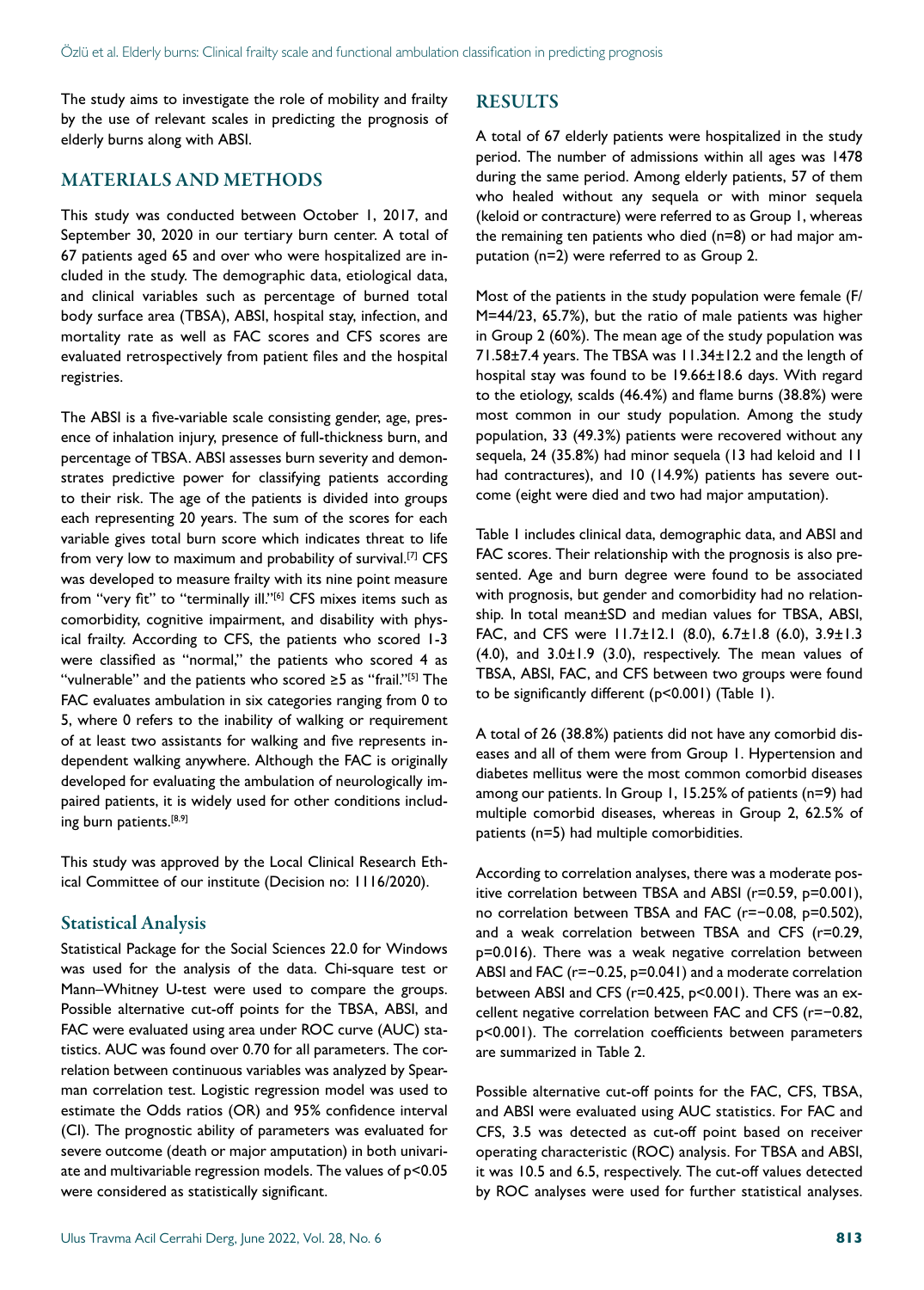|               | Group I                       |                            | Group 2                       |                          | <b>Total</b>                  |                          | p      |
|---------------|-------------------------------|----------------------------|-------------------------------|--------------------------|-------------------------------|--------------------------|--------|
|               | $\mathbf n$                   | $\%$                       | n                             | $\%$                     | $\mathbf n$                   | $\%$                     |        |
| Gender        |                               |                            |                               |                          |                               |                          |        |
| Male          | 17                            | 73.9                       | 6                             | 26.1                     | 23                            | 34.3                     |        |
| Female        | 40                            | 90.9                       | 4                             | 9.1                      | 44                            | 65.7                     | 0.064  |
| Age group     |                               |                            |                               |                          |                               |                          |        |
| $65 - 74$     | 42                            | 91.3                       | 4                             | 8.7                      | 46                            | 68.7                     |        |
| $75+$         | 15                            | 71.4                       | 6                             | 28.6                     | 21                            | 31.3                     | 0.034  |
| Comorbidity   |                               |                            |                               |                          |                               |                          |        |
| No            | 24                            | 92.3                       | $\overline{2}$                | 7.7                      | 26                            | 38.8                     |        |
| Yes           | 33                            | 80.5                       | 8                             | 19.5                     | 41                            | 61.2                     | 0.186  |
| Burn degree   |                               |                            |                               |                          |                               |                          |        |
| Second        | 43                            | 97.7                       | T                             | 2.3                      | 44                            | 65.7                     |        |
| Third         | 4                             | 60.9                       | 9                             | 39.1                     | 23                            | 34.3                     | 0.0001 |
| Etiology      |                               |                            |                               |                          |                               |                          |        |
| <b>Scalds</b> | 30                            | 96.8                       | T                             | 3.2                      | 31                            | 46.3                     |        |
| Flame         | 9                             | 73.1                       | $\overline{7}$                | 26.9                     | 26                            | 38.8                     |        |
| Chemical      | $\mathsf{I}$                  | 100.0                      | 0                             | 0                        | $\mathbf{I}$                  | 1.5                      |        |
| Electricity   | 3                             | 75.0                       | $\mathbf{I}$                  | 25.0                     | $\overline{4}$                | 6.0                      |        |
| Contact       | 4                             | 80.0                       | L                             | 20.0                     | 5                             | 7.5                      |        |
|               |                               | Mean±SD / Median (min-max) |                               | Mean±SD Median (min-max) |                               | Mean±SD Median (min-max) | p      |
| Age           | $70.3 \pm 5.9 / 68 (65 - 84)$ |                            | 78.9±10.7 / 82 (65-91)        |                          | 71.6±7.4 / 69 (65-91)         |                          | 0.0001 |
| ICU stay      | $2.6 \pm 11.4 / 0 (0 - 66)$   |                            | $21.1 \pm 20.8 / 16 (0 - 62)$ |                          | $5.4 \pm 14.6 / 0 (0 - 66)$   |                          | 0.0001 |
| Total stay    | $18.1 \pm 15.7 / 14 (2 - 84)$ |                            | $25.4 \pm 20.3 / 24 (3 - 62)$ |                          | $19.2 \pm 16.5 / 14 (2 - 84)$ |                          | 0.337  |
| <b>TBSA</b>   | $8.7\pm6.4$ / 7 (1-40)        |                            | $28.8 \pm 21.0 / 25 (6 - 64)$ |                          | $11.7\pm 12.1 / 8 (1-64)$     |                          | 0.0001 |
| <b>ABSI</b>   | $6.3 \pm 1.1 / 6 (5 - 10)$    |                            | $9.1 \pm 2.9 / 9 (5 - 14)$    |                          | $6.7 \pm 1.8 / 6 (5 - 14)$    |                          | 0.0001 |
| <b>FAC</b>    | $4.2 \pm 1.0 / 4 (0 - 5)$     |                            | $2.3 \pm 1.6 / 3 (0 - 4)$     |                          | $3.9 \pm 1.3 / 4 (0 - 5)$     |                          | 0.0001 |
| <b>CFS</b>    | $2.5 \pm 1.3 / 2 (1 - 7)$     |                            | $5.8 \pm 2.2 / 6.5 (3-9)$     |                          | $3.0 \pm 1.9 / 3 (1 - 9)$     |                          | 0.0001 |

**Table 1.** Demographic and clinical characteristics of the patients according to groups based on prognosis

ABSI: Abbreviated burn severity index; CFS: Clinical frailty scale; FAC: Functional ambulation classification; ICU: Intensive care unit; TBSA: Total body surface area; SD: Standard deviation.

|             |   | <b>Table 2.</b> Correlation coefficients (r) between parameters |            |            |          |  |  |  |
|-------------|---|-----------------------------------------------------------------|------------|------------|----------|--|--|--|
|             |   | <b>ABSI</b>                                                     | <b>FAC</b> | <b>CFS</b> | Age      |  |  |  |
| <b>TBSA</b> | r | 0.588                                                           | $-0.084$   | 0.294      | 0.116    |  |  |  |
|             | P | 0.000                                                           | 0.502      | 0.016      | 0.351    |  |  |  |
| <b>ABSI</b> | r |                                                                 | $-0.250$   | 0.425      | 0.266    |  |  |  |
|             | P |                                                                 | 0.041      | 0.000      | 0.030    |  |  |  |
| <b>FAC</b>  | r |                                                                 |            | $-0.820$   | $-0.545$ |  |  |  |
|             | P |                                                                 |            | 0.000      | 0.000    |  |  |  |
| <b>CFS</b>  | r |                                                                 |            |            | 0.662    |  |  |  |
|             | P |                                                                 |            |            | 0.000    |  |  |  |

ABSI: Abbreviated burn severity index; CFS: Clinical frailty scale; FAC: Functional ambulation classification; TBSA: Total body surface area.

The most sensitive and specific cut-off values for FAC, CFS, TBSA, and ABSI were detected with ROC curves. Highest AUC (0.90) was found for CFS (sensitivity 80% and specificity 83% for cut-off value 3.5). AUC for FAC was 0.83 (sensitivity 70% and specificity 85% for cut-off value 3.5). AUC for TBSA was 0.86 (sensitivity 80% and specificity 79% for cut-off value 10.5). AUC for ABSI was 0.80 (sensitivity 80% and specificity 67% for cutoff value 6.5). Figure 1 shows ROC curve analysis.

Table 3 shows results of the univariate analyses. Although the CI range of the parameters was found to be wide, TBSA, ABSI, FAC, and CFS scores were found to be significant factors that related with prognosis according to univariate analyses.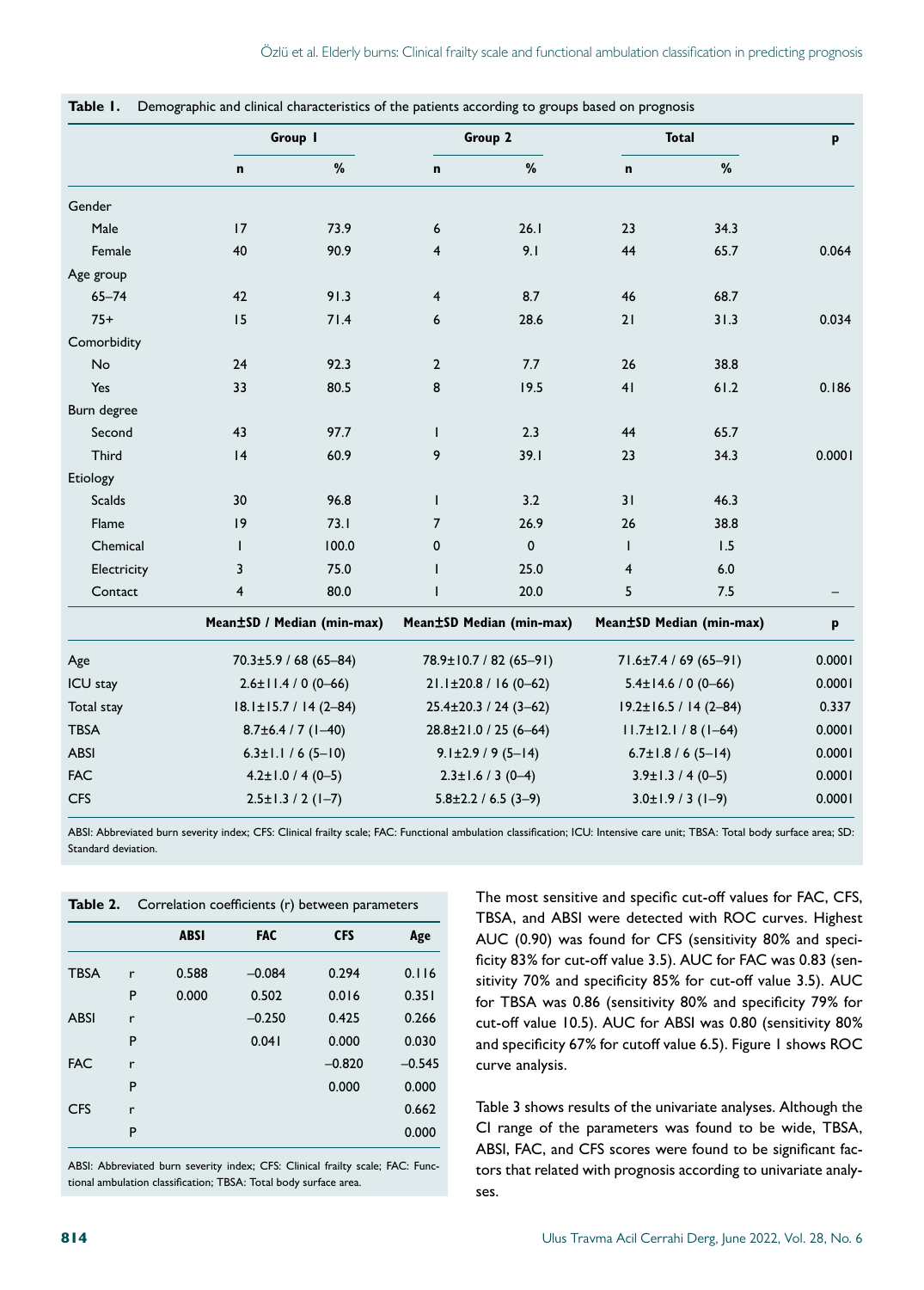

**Figure 1.** Receiver operating characteristic analysis and area under curve for sensitivity and specificity of parameters. ABSI: Abbreviated burn severity index; CFS: Clinical Frailty scale; FAC: Functional ambulation classification; TBSA: Total body surface area.

Table 4 shows results of the logistic regression analyses. The logistic regression model was obtained with significant parameters detected by univariate analysis and adjusted by gender, age, TBSA, and ABSI. Among these parameters, FAC and CFS were found to be significant independent risk factors for poor prognosis. The CI range of FAC and CFS was found to be wide; however, being non-ambulatory/dependent (OR=13.5; %95 CI=1.1–160.2; p=0.039) and vulnerable/frail (OR=11.4; %95 CI=1.2–112.2; p=0.036) are significantly increasing the poor prognosis.

#### DISCUSSION

The number of elderly burn victims grows as the population gets older. The proportion of elderly burns requiring hospitalization is reported to increase for 2.3–4.8% during 6–9 years period in various studies.<sup>[10-13]</sup> Prediction of burn outcomes has been based traditionally on patient age and the percentage of burned TBSA. Some of the updated models take into account the presence and amount of full thickness burns, inhalation injury, gender, or age-adjusted modifications for calculation in their predictions.<sup>[4,14-16]</sup> Unfortunately, individuals with the same chronological age vary widely in their health and functional status making age alone a poor predictor of patient outcome.

In our study group, 61.2% of elderly patients had pre-existing medical conditions. Furthermore, multiple comorbidities were evident in the non-survivor group. In a review article by Silva et al., $[17]$  the prevalence of comorbidities in elderly burn patients is reported to be 53–68% in different articles. There are also numerous articles reporting comorbidities from 35.9% to 82.4% for elderly patients. In these studies far, less percentages are reported for non-elderly.<sup>[10,18-21]</sup> The common comorbidities among our patients were hypertension, diabetes

|                            | Group 1         |      | Group 2        |      | <b>Total</b> |      | OR (95% CI)             |  |
|----------------------------|-----------------|------|----------------|------|--------------|------|-------------------------|--|
|                            | $\mathbf n$     | %    | $\mathbf n$    | %    | $\mathbf n$  | %    | p                       |  |
| <b>TBSA Cutoff</b>         |                 |      |                |      |              |      |                         |  |
| Low $(0-10)$               | 45              | 93.8 | 3              | 6.3  | 48           | 71.6 | $8.7(1.9-39.0)$         |  |
| High $(>10)$               | 12              | 63.2 | $\overline{7}$ | 36.8 | 9            | 28.4 | 0.002                   |  |
| <b>ABSI Cutoff</b>         |                 |      |                |      |              |      |                         |  |
| Low $(0-6)$                | 38              | 95.0 | $\overline{2}$ | 5.0  | 40           | 59.7 | $9.4(1.8-49.0)$         |  |
| High $(>6)$                | 9               | 70.4 | 8              | 29.6 | 27           | 40.3 | 0.006                   |  |
| <b>FAC Cutoff</b>          |                 |      |                |      |              |      |                         |  |
| High $(>3)$                | 48              | 94.1 | 3              | 5.9  | 51           | 76.1 | $12.4(2.7-57.3)$        |  |
| Low $(0-3)$                | 9               | 56.3 | $\overline{7}$ | 43.8 | 16           | 23.9 | 0.0001                  |  |
| <b>CFS</b>                 |                 |      |                |      |              |      |                         |  |
| Normal (CFS: I-3)          | 47              | 95.9 | $\overline{2}$ | 4.1  | 49           | 73.1 | $18.0 (3.5 - 102.5)$    |  |
| Cutoff                     |                 |      |                |      |              |      |                         |  |
| Vulnerable-Frail (CFS:4-9) | $\overline{10}$ | 55.6 | 8              | 44.4 | 8            | 26.9 | 0.0001                  |  |
| <b>CFS</b>                 |                 |      |                |      |              |      |                         |  |
| Normal (CFS: I-3)          | 47              | 95.9 | $\overline{2}$ | 4.1  | 49           | 73.1 | Ref.                    |  |
| Vulnerable (CFS:4)         | $\overline{7}$  | 77.8 | $\overline{2}$ | 22.2 | 9            | 13.4 | $6.7(0.8 - 55.6)$       |  |
| Frail (CFS:5-9)            | 3               | 33.3 | 6              | 66.7 | 9            | 13.4 | 47.8 (6.5-340.6) 0.0001 |  |

**Table 3.** Relation of clinical features, ambulation and frailty with prognosis

ABSI: Abbreviated burn severity index; CFS: Clinical frailty scale; CI: Confidence interval; FAC: Functional ambulation classification; OR: Odds ratio; TBSA: Total body surface area.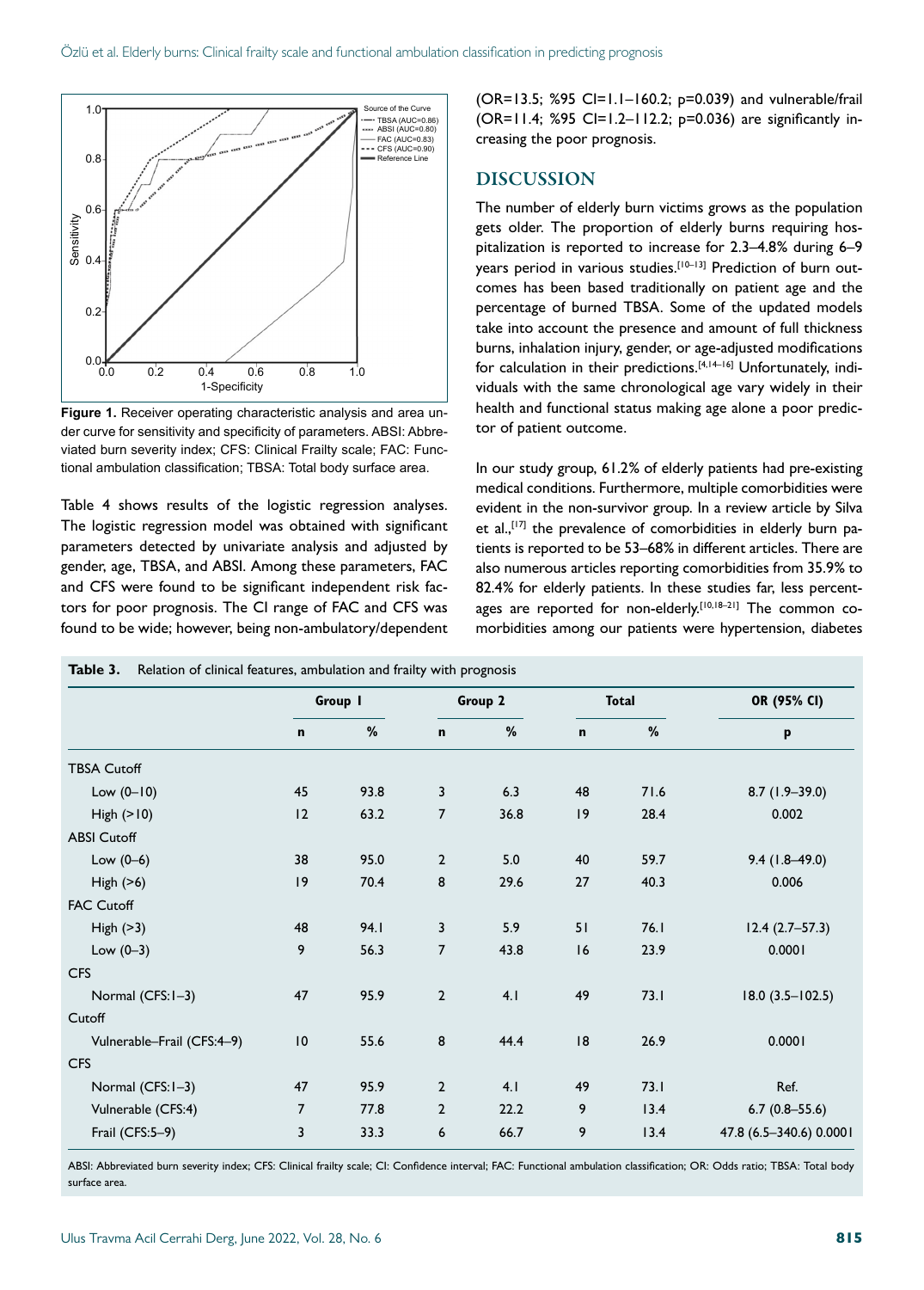| Table 4.<br>The results of logistic regression analyses |                      |           |                 |       |  |  |  |  |
|---------------------------------------------------------|----------------------|-----------|-----------------|-------|--|--|--|--|
|                                                         | <b>B</b> coefficient | <b>OR</b> | 95% CI          | p     |  |  |  |  |
| Gender (male)                                           | 1.919                | 4.4       | $0.5 - 40.3$    | 0.223 |  |  |  |  |
| Age gr (>75)                                            | 1.604                | 4.9       | $0.3 - 71.8$    | 0.239 |  |  |  |  |
| <b>TBSA</b>                                             | 3.393                | 29.7      | $(2.2 - 389.7)$ | 0.010 |  |  |  |  |
| <b>ABSI</b>                                             | $-0.003$             | 1.0       | $0.1 - 32.1$    | 0.998 |  |  |  |  |
| FAC (non-ambulatory/dependent)                          | 2.601                | 13.5      | $(1.1 - 160.2)$ | 0.039 |  |  |  |  |
| CFS (vulnerable/frail)                                  | 2.438                | 11.4      | $(1.2 - 112.2)$ | 0.036 |  |  |  |  |

ABSI: Abbreviated burn severity index; CFS: Clinical frailty scale; CI: Confidence interval; FAC: Functional ambulation classification, OR: Odds ratio; TBSA: Total body surface area.

mellitus, cerebrovascular disease, chronic lung diseases, and dementia. In a study by Lam et al.,<sup>[22]</sup> the elderly patients were 4.2% of total admissions, of whom 20.9% had pre-existing medical conditions. They claimed that comorbidity was not an independent risk factor for death, but increased age, burn extent, and presence of inhalation injury was. The percentage of comorbidities in their study group is lower than the literature and this may be the reason of not finding comorbidity as an independent risk factor in their study. Contrary to their findings, Tanizaki et al.<sup>[23]</sup> have studied outpatient elderly burn patients with a mean percentage of 4% burned TBSA and they found that the Charlson comorbidity index for outpatients with delayed healing was higher than that for those without delayed healing. They also claimed that age and burned TBSA was not associated with delayed healing. Their findings support the use of frailty in predicting outcomes of elderly burns.

During the study period, there were 32 deaths among 1,478 hospitalized patients (2.17%) in our burn clinic. The number of deaths among our elderly patients is 8 (11.9%) at the same period. Elderly patients constituted 4.53% of all our patients and 25% of deaths, which emphasizes the importance of elderly burns. In various studies in the literature, the mortality rate has been reported between 7.5% and 54.2%, which is much more higher than younger adults in the same cohort.<sup>[10-13,18,24,25]</sup> In our study, the ABSI score was significantly higher in Group 2 (p=0.001) as well as FAC and CFS. The significant difference in ABSI score between the groups is predominantly a result of marked difference in burned TBSA. However, the case by case evaluation reveals some different interpretations in terms of ABSI. There were two patients in our mortality group with 9% burned TBSA. Although their ABSI scores predicted 80–98% probability of survival, the patients died. Besides, both patients were non-functional ambulatory and frail. On the other hand, two other patients who were evaluated as functional ambulatory and vulnerable had survival rates less than 10% according to ABSI. Therefore, the combination of ABSI with ambulatory status (FAC) and frailty assessment (CFS) comprehensively explains the mortality in all of our patients.

Ward et al.<sup>[16]</sup> have demonstrated that the frailty score can be used to predict in-hospital mortality for thermal burns of any size in the elderly patients. They also suggest the use of frailty score in combination with the modified Baux score to improve the prediction of mortality. In the present study, the univariate analyses revealed that TBSA, ABSI, FAC, and CFS scores were significant factors related with prognosis. Among these factors, FAC and CFS are found to be significant independent risk factors for poor prognosis according to the logistic regression model. As a consequence being non-functional and frail is significantly increasing the poor prognosis.

There are some limitations of the present study. First, the number of elderly patients was relatively small compared to all of our hospitalized patients during the study period. Second, due to low severe outcome (mortality and amputation), the number of patients in Group 2 was also small. Nevertheless, we recommend the use of FAC and CFS together with ABSI in the elderly patients.

## Conclusion

The percentage of elderly burns is low, yet the mortality is high in these patients which emphasize the seriousness of elderly burns. The ABSI or other age adjusted models are of great help but elderly patients form a heterogeneous group due to their decreased mobility and various comorbidities. In elderly patients, there is need of support to models like ABSI in terms of ambulation status and frailty. The present study demonstrated that FAC and CFS are good independent parameters to predict the outcome of elderly burn patients along with TBSA and ABSI.

**Ethics Committee Approval:** This study was approved by the Adana City Training and Research Hospital Clinical Research Ethics Committee (Date: 04.11.2020, Decision No: 1116).

**Peer-review:** Internally peer-reviewed.

**Authorship Contributions:** Concept: Ö.Ö., A.B.; Design: Ö.Ö., A.B.; Supervision: Ö.Ö., A.B.; Resource: Ö.Ö., A.B.; Materials: Ö.Ö., A.B.; Data: Ö.Ö., A.B.; Analysis: Ö.Ö., A.B.; Literature search: Ö.Ö., A.B.; Writing: Ö.Ö., A.B.; Critical revision: Ö.Ö., A.B.